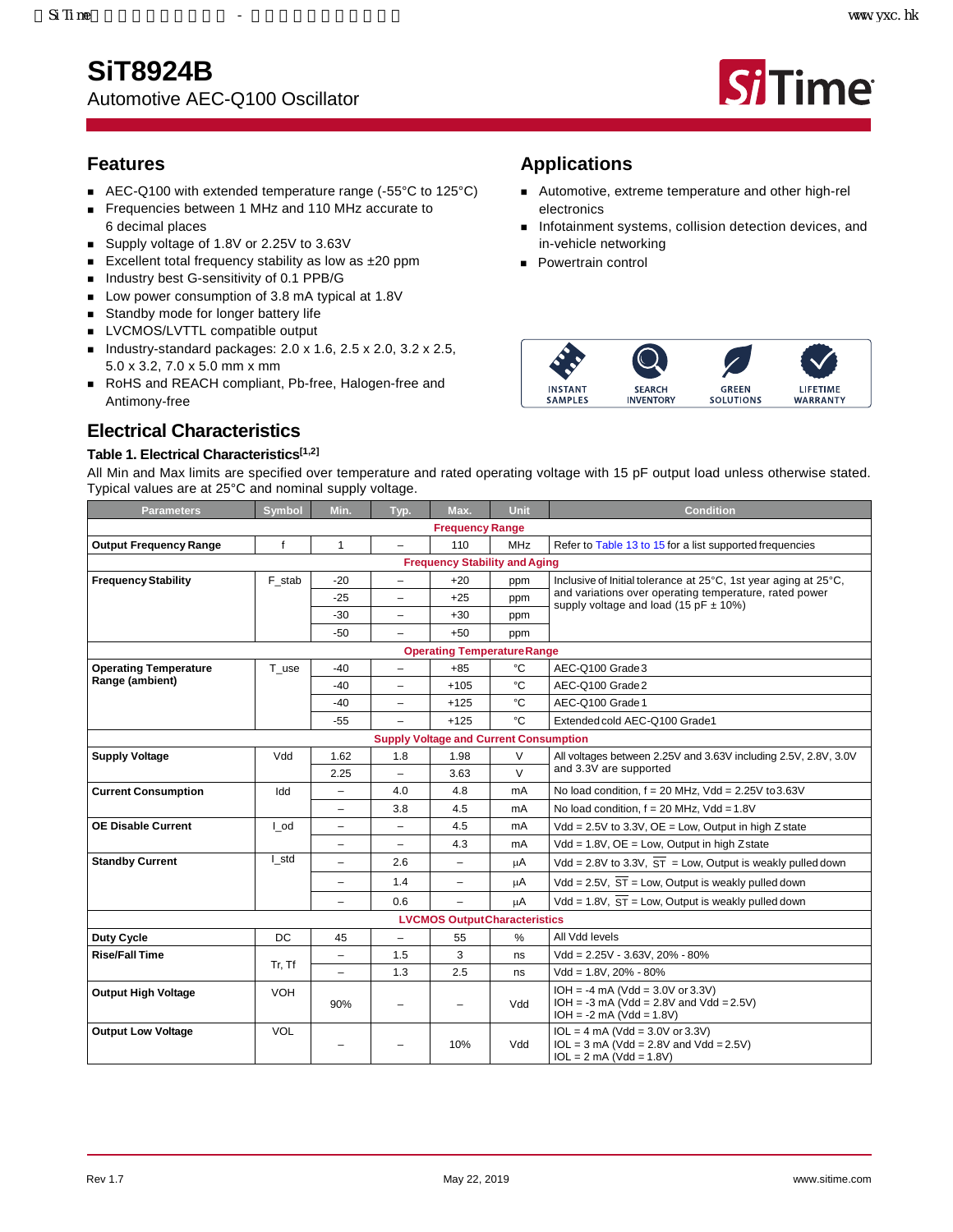

### **Table 1. Electrical Characteristic[s\[1,](#page-1-0)[2\]](#page-1-1) (continued)**

| <b>Parameters</b>                | Symbol     | Min. | Typ. | Max.                             | Unit | <b>Condition</b>                                                           |  |  |
|----------------------------------|------------|------|------|----------------------------------|------|----------------------------------------------------------------------------|--|--|
|                                  |            |      |      | <b>Input Characteristics</b>     |      |                                                                            |  |  |
| <b>Input High Voltage</b>        | <b>VIH</b> | 70%  | -    |                                  | Vdd  | Pin 1, OE or $ST$                                                          |  |  |
| <b>Input Low Voltage</b>         | <b>VIL</b> | -    |      | 30%                              | Vdd  | Pin 1, OE or $ST$                                                          |  |  |
| Input Pull-up Impedance          | Z in       |      | 100  |                                  | kΩ   | Pin 1, OE logic high or logic low, or ST logic high                        |  |  |
|                                  |            | 2    | -    | -                                | ΜΩ   | Pin 1, ST logic low                                                        |  |  |
|                                  |            |      |      | <b>Startup and Resume Timing</b> |      |                                                                            |  |  |
| <b>Startup Time</b>              | T_start    | -    |      | 5.5                              | ms   | Measured from the time Vdd reaches its rated minimum value                 |  |  |
| <b>Enable/Disable Time</b>       | T oe       | -    |      | 130                              | ns   | f = 110 MHz. For other frequencies, $T_{\rm \_0}$ = 100 ns + 3 $^*$ cycles |  |  |
| <b>Resume Time</b>               | T_resume   | -    |      | 5                                | ms   | Measured from the time ST pin crosses 50% threshold                        |  |  |
|                                  |            |      |      | <b>Jitter</b>                    |      |                                                                            |  |  |
| <b>RMS Period Jitter</b>         | $T_i$ itt  | -    | 1.6  | 2.5                              | ps   | f = 75 MHz, 2.25V to 3.63V                                                 |  |  |
|                                  |            |      | 1.9  | 3.0                              | ps   | f = 75 MHz, 1.8V                                                           |  |  |
| <b>RMS Phase Jitter (random)</b> | $T$ _phj   | -    | 0.5  | -                                | ps   | $f = 75$ MHz, Integration bandwidth = 900 kHz to 7.5 MHz                   |  |  |
|                                  |            |      | 1.3  |                                  | ps   | f = 75 MHz, Integration bandwidth = 12 kHz to 20 MHz                       |  |  |

#### <span id="page-1-0"></span>**Notes:**

1. All electrical specifications in the above table are specified with 15 pF output load and for all Vdd(s) unless otherwise stated.

<span id="page-1-1"></span>2. The typical value of any parameter in the Electrical Characteristic table is specified for the nominal value of the highest voltage option for that parameter and at 25°C temperature.

#### **Table 2. Pin Description**

| Pin. | <b>Symbol</b> | <b>Functionality</b> |                                                                                                                                             |       |  |  |  |
|------|---------------|----------------------|---------------------------------------------------------------------------------------------------------------------------------------------|-------|--|--|--|
|      |               | <b>Output Enable</b> | $H^{[3]}$ : specified frequency output<br>L: output is high impedance. Only output driver is disabled.                                      | OE/ST |  |  |  |
|      | OE/ST/NC      | Standby              | $H^{[3]}$ : specified frequency output<br>L: output is low (weak pull down). Device goes to sleep mode.<br>Supply current reduces to I std. |       |  |  |  |
|      |               | No Connect           | Any voltage between 0 and Vdd or Open <sup>[3]</sup> : Specified frequency<br>output. Pin 1 has no function.                                |       |  |  |  |
| 2    | <b>GND</b>    | Power                | Electrical ground <sup>[4]</sup>                                                                                                            |       |  |  |  |
| 3    | OUT           | Output               | Oscillator output                                                                                                                           | Figu  |  |  |  |
| 4    | <b>VDD</b>    | Power                | Power supply voltage <sup>[4]</sup>                                                                                                         |       |  |  |  |





**Figure 1. Pin Assignments**

<span id="page-1-2"></span>**Notes:**

3. In OE or  $\overline{ST}$  mode, a pull-up resistor of 10 kΩ or less is recommended if pin 1 is not externally driven. If pin 1 needs to be left floating, use the NC option.

<span id="page-1-3"></span>4. A capacitor of value 0.1 µF or higher between Vdd and GND is required.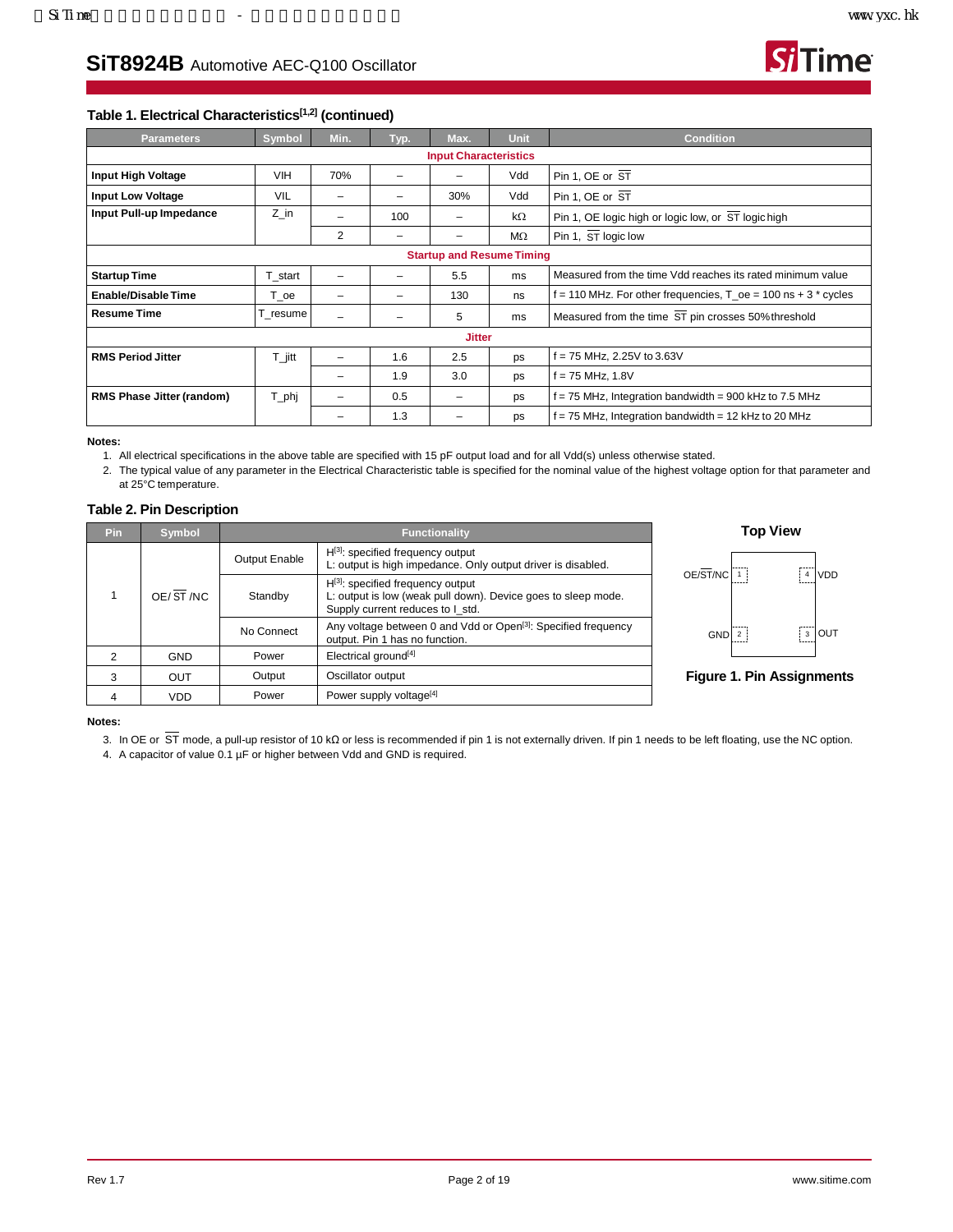**Si**Time

## **SiT8924B** Automotive AEC-Q100 Oscillator

### **Table 3. Absolute Maximum Limits**

Attempted operation outside the absolute maximum ratings may cause permanent damage to the part. Actual performance of the IC is only guaranteed within the operational specifications, not at absolute maximum ratings.

| Parameter                                                            | Min.   | Max. | Unit   |
|----------------------------------------------------------------------|--------|------|--------|
| <b>Storage Temperature</b>                                           | $-65$  | 150  | $\sim$ |
| Vdd                                                                  | $-0.5$ |      |        |
| <b>Electrostatic Discharge</b>                                       | -      | 2000 |        |
| Soldering Temperature (follow standard Pb free soldering guidelines) |        | 260  | $\sim$ |
| Junction Temperature <sup>[5]</sup>                                  |        | 150  | $\sim$ |

<span id="page-2-0"></span>**Note:** 5. Exceeding this temperature for extended period of time may damage the device.

#### **Table 4. Thermal Consideratio[n\[6\]](#page-2-1)**

| Package | $\theta$ JA, 4 Layer Board<br>$(^{\circ}C/W)$ | $\theta$ JA, 2 Layer Board<br>$(^{\circ}C/W)$ | $\theta$ JC, Bottom<br>$(^{\circ}C/W)$ |
|---------|-----------------------------------------------|-----------------------------------------------|----------------------------------------|
| 7050    | 142                                           | 273                                           | 30                                     |
| 5032    | 97                                            | 199                                           | 24                                     |
| 3225    | 109                                           | 212                                           | 27                                     |
| 2520    | 117                                           | 222                                           | 26                                     |
| 2016    | 152                                           | 252                                           | 36                                     |

<span id="page-2-1"></span>**Note:**

6. Refer to JESD51 for θJA and θJC definitions, and reference layout used to determine the θJA and θJC values in the above table.

### **Table 5. Maximum Operating JunctionTemperatur[e\[7\]](#page-2-2)**

| <b>Max Operating Temperature (ambient)</b> | Maximum Operating Junction Temperature |
|--------------------------------------------|----------------------------------------|
| $85^{\circ}$ C                             | $95^{\circ}$ C                         |
| $105^{\circ}$ C                            | $115^{\circ}$ C                        |
| $125^{\circ}$ C                            | 135°C                                  |

<span id="page-2-2"></span>**Note:**

7. Datasheet specifications are not guaranteed if junction temperature exceeds the maximum operating junction temperature.

#### **Table 6. Environmental Compliance**

| <b>Parameter</b>                  | <b>Condition/Test Method</b> |  |  |  |
|-----------------------------------|------------------------------|--|--|--|
| <b>Mechanical Shock</b>           | MIL-STD-883F, Method 2002    |  |  |  |
| <b>Mechanical Vibration</b>       | MIL-STD-883F, Method 2007    |  |  |  |
| Temperature Cycle                 | JESD22, Method A104          |  |  |  |
| Solderability                     | MIL-STD-883F, Method2003     |  |  |  |
| <b>Moisture Sensitivity Level</b> | MSL1 @ 260°C                 |  |  |  |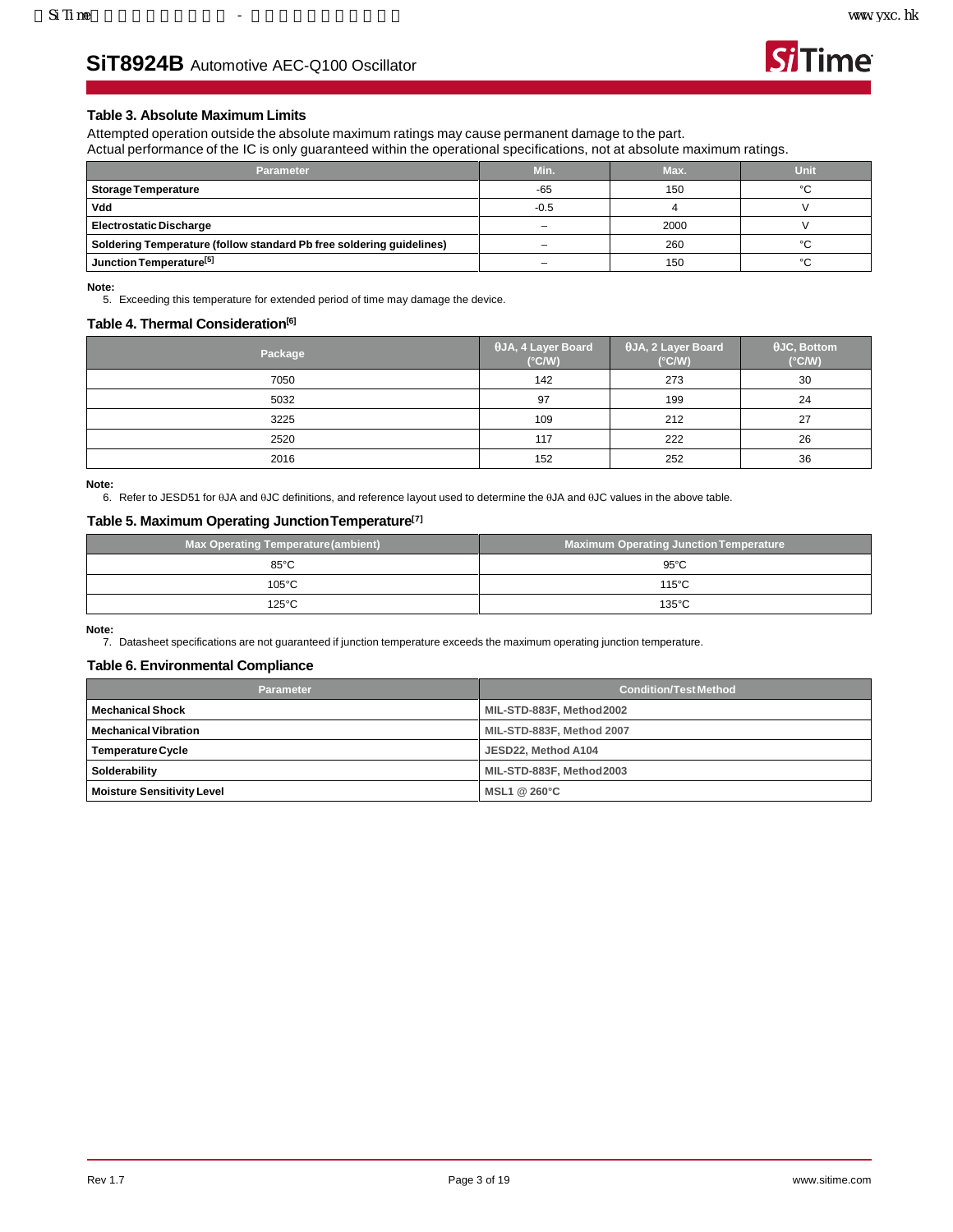

## **Test Circuit and Waveform**



**Figure 2. Test Circui[t\[8\]](#page-3-0)**

#### <span id="page-3-0"></span>**Note:**

8. Duty Cycle is computed as Duty Cycle =TH/Period.

## **Timing Diagrams**



### **Figure 4. Startup Timing (OE/ ST Mode[\)\[9\]](#page-3-1)**



T\_oe: Time to re-enable the clock output

**Figure 6. OE Enable Timing (OE Mode Only)**

<span id="page-3-1"></span>**Note:**

9. SiT8924 has "no runt" pulses and "no glitch" output during startup or resume.



**Figure 3. Wavefor[m\[8\]](#page-3-0)**



T\_resume: Time to resume from ST

### **Figure 5. Standby Resume Timing ( ST Mode Only)**



T\_oe: Time to put the output in High Z mode

**Figure 7. OE Disable Timing (OE Mode Only)**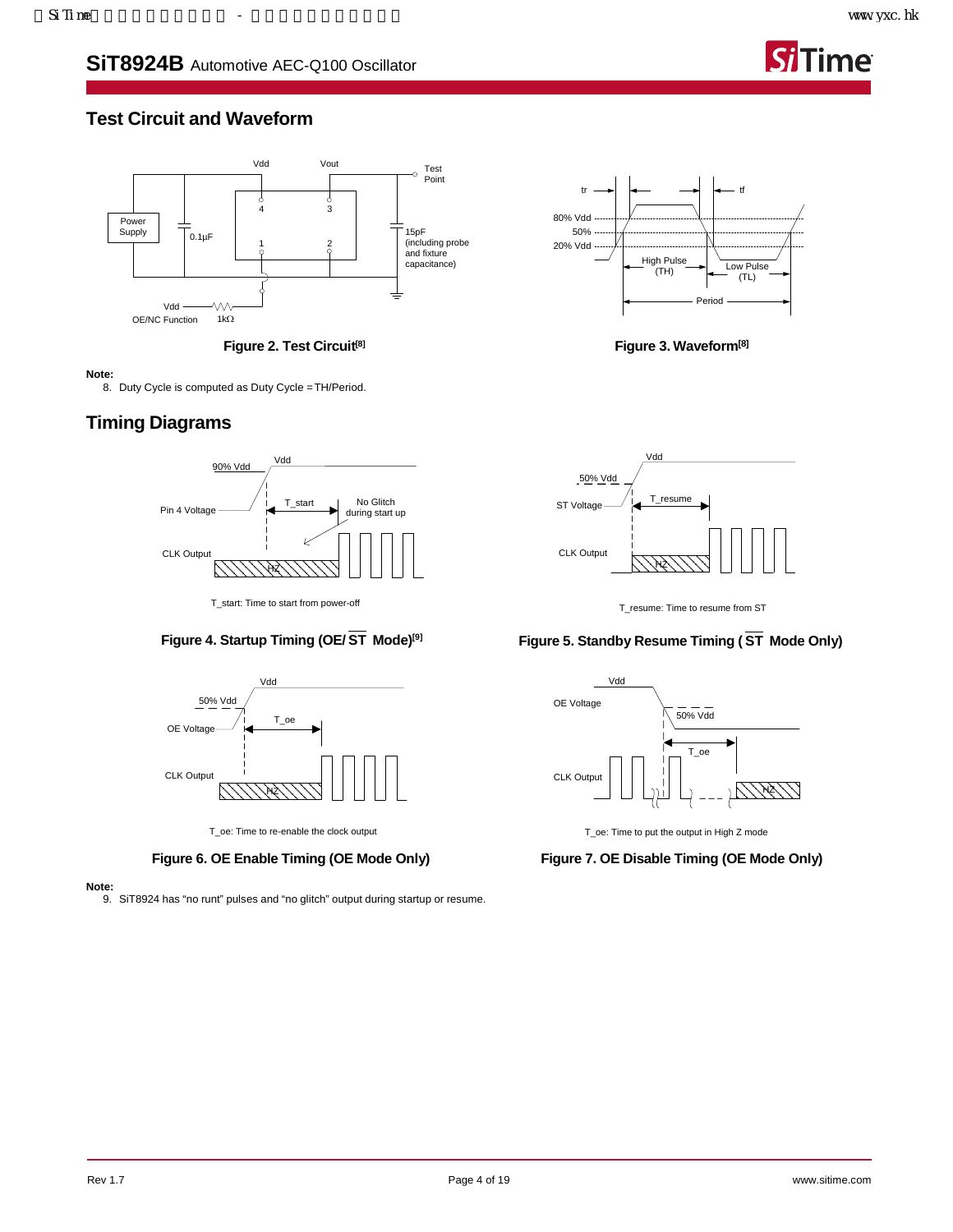

## **Performance Plot[s\[10\]](#page-5-0)**



**Figure 8. Idd vs Frequency**



**Figure 9. Frequency vs Temperature**



**Figure 10. RMS Period Jitter vs Frequency**



**Figure 12. 20%-80% Rise Timevs Temperature**



**Figure 11. Duty Cycle vs Frequency**



<span id="page-4-0"></span>**Figure 13. 20%-80% Fall Time vs Temperature**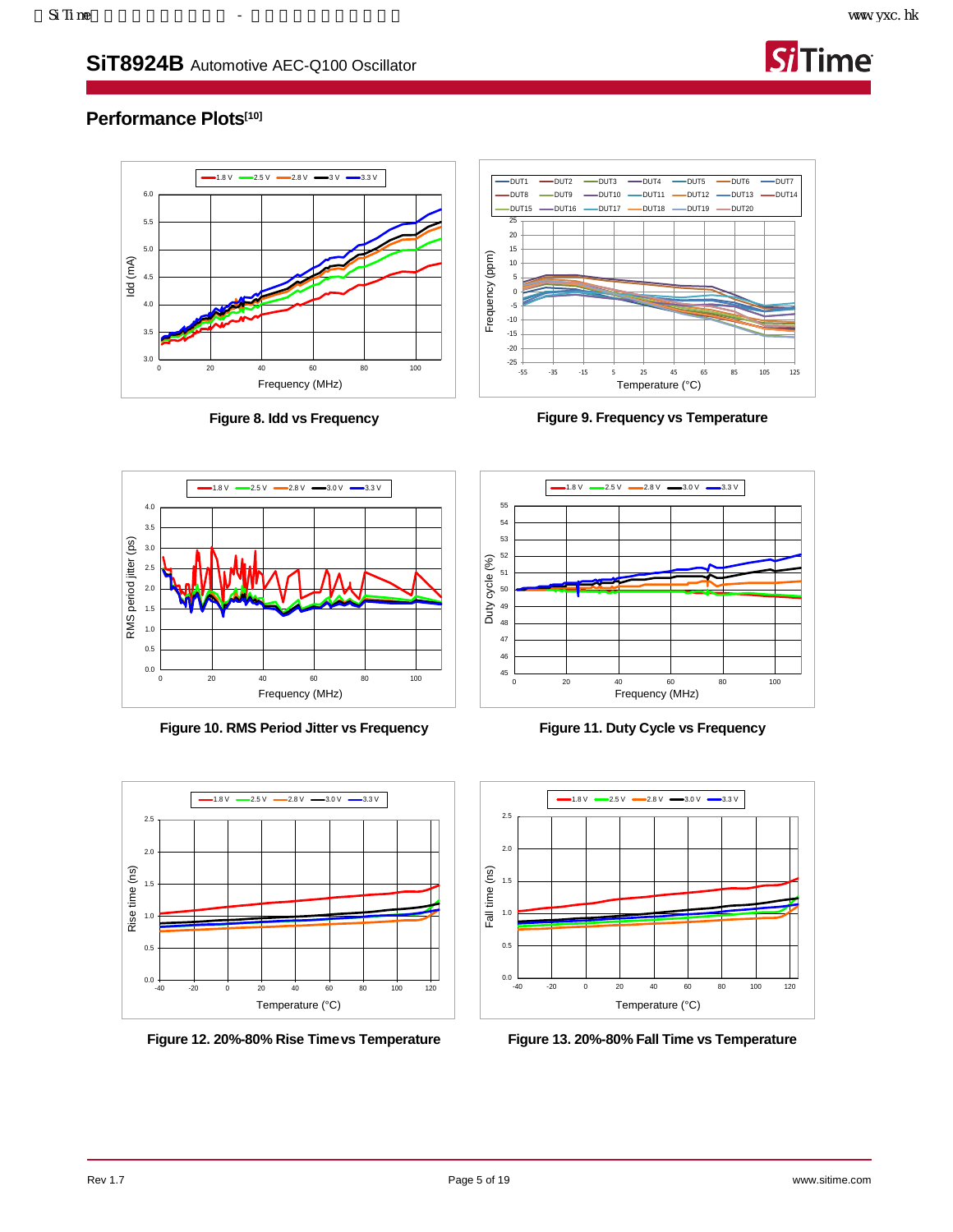

## **Performance Plot[s\[10\]](#page-5-0)**



**Figure 14. RMS Integrated Phase Jitter Random (12 kHz to 20 MHz) vs Frequenc[y\[11\]](#page-5-1)**

**Figure 15. RMS Integrated Phase Jitter Random (900 kHz to 20 MHz) vs Frequenc[y\[11\]](#page-5-1)**

<span id="page-5-0"></span>**Notes:**

10. All plots are measured with 15 pF load at room temperature, unless otherwise stated.

<span id="page-5-1"></span>11. Phase noise plots are measured with Agilent E5052B signal source analyzer. Integration range is up to 5 MHz for carrier frequencies up to 40 MHz.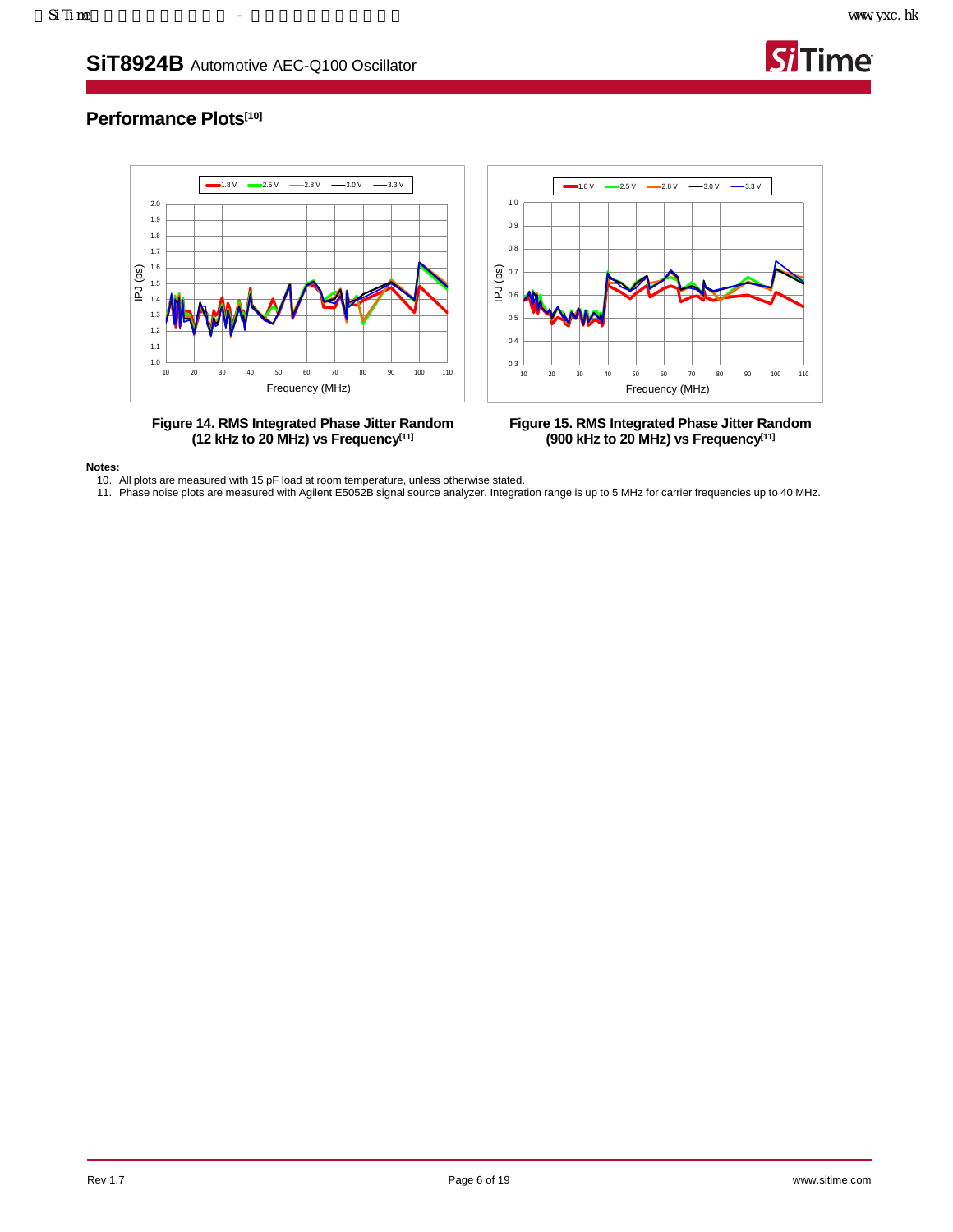

## **Programmable Drive Strength**

The [SiT8924](https://www.sitime.com/products/automotive-oscillators-clock-generators/sit8924) includes a programmable drive strength feature to provide a simple, flexible tool to optimize the clock rise/fall time for specific applications. Benefits from the programmable drive strength feature are:

- **Improves system radiated electromagnetic interference** (EMI) by slowing down the clock rise/fall time.
- **IMPROVES the downstream clock receiver's (RX) jitter by** decreasing (speeding up) the clock rise/fall time.
- Ability to drive large capacitive loads while maintaining full swing with sharp edge rates.

For more detailed information about rise/fall time control and drive strength selection, see the [SiTime Application](https://www.sitime.com/support/resource-library?filter=641)  Notes [section.](https://www.sitime.com/support/resource-library?filter=641)

## **EMI Reduction by Slowing Rise/Fall Time**

[Figure 16](#page-6-0) shows the harmonic power reduction as the rise/fall times are increased (slowed down). The rise/fall times are expressed as a ratio of the clock period. For the ratio of 0.05, the signal is very close to a square wave. For the ratio of 0.45, the rise/fall times are very close to neartriangular waveform. These results, for example, show that the  $11<sup>th</sup>$  clock harmonic can be reduced by 35 dB if the rise/fall edge is increased from 5% of the period to 45% of the period.



**of Slower Rise/Fall Time**

### <span id="page-6-0"></span>**Jitter Reduction with Faster Rise/Fall Time**

Power supply noise can be a source of jitter for the downstream chipset. One way to reduce this jitter is to speed up the rise/fall time of the input clock. Some chipsets may also require faster rise/fall time in order to reduce their sensitivity to this type of jitter. Refer to the Rise/Fall Time [Tables](#page-7-0) [\(Table 7](#page-7-0) to [Table 11\)](#page-7-1) to determine the proper drive strength.

## **High Output Load Capability**

The rise/fall time of the input clock varies as a function of the actual capacitive load the clock drives. At any given drive strength, the rise/fall time becomes slower as the output load increases. As an example, for a 3.3V SiT8924 device with default drive strength setting, the typical rise/fall time is 1 ns for 15 pF output load. The typical rise/fall time slows down to 2.6 ns when the output load increases to 45 pF. One can choose to speed up the rise/fall time to 1.83 ns by then increasing the drive strength setting on the SiT8924.

The SiT8924 can support up to 60 pF in maximum capacitive loads with drive strength settings. Refer to the [Rise/Tall Time Tables](#page-7-2) [\(Table 7](#page-7-0) to [Table 11\)](#page-7-1) to determine the proper drive strength for the desired combination of output load vs. rise/fall time.

## **SiT8924 Drive Strength Selection**

[Tables 7](#page-7-2) through [11](#page-7-1) define the rise/fall time for a given capacitive load and supply voltage.

- **1.** Select the table that matches the SiT8924 nominal supply voltage (1.8V, 2.5V, 2.8V, 3.0V, 3.3V).
- **2.** Select the capacitive load column that matches the application requirement (5 pF to 60 pF)
- **3.** Under the capacitive load column, select the desired rise/fall times.
- **4.** The left-most column represents the part number code for the corresponding drive strength.
- **5.** Add the drive strength code to the part number for ordering purposes.

## **Calculating Maximum Frequency**

Based on the rise and fall time data given in [Tables 7](#page-7-2) [through](#page-7-2) [11,](#page-7-1) the maximum frequency the oscillator can operate with guaranteed full swing of the output voltage over temperature can be calculated as follows:

$$
Max Frequency = \frac{1}{5 \times Trf\_20/80}
$$

where Trf\_20/80 is the typical value for 20%-80% rise/fall time.

### **Example 1**

Calculate f<sub>MAX</sub> for the following condition:

- $Vdd = 1.8V (Table 7)$  $Vdd = 1.8V (Table 7)$
- Capacitive Load: 30 pF
- Desired Tr/f time = 3 ns (rise/fall time part number  $code = E$ )

Part number for the above example:

SiT8924BI**E**12-18E-66.666660

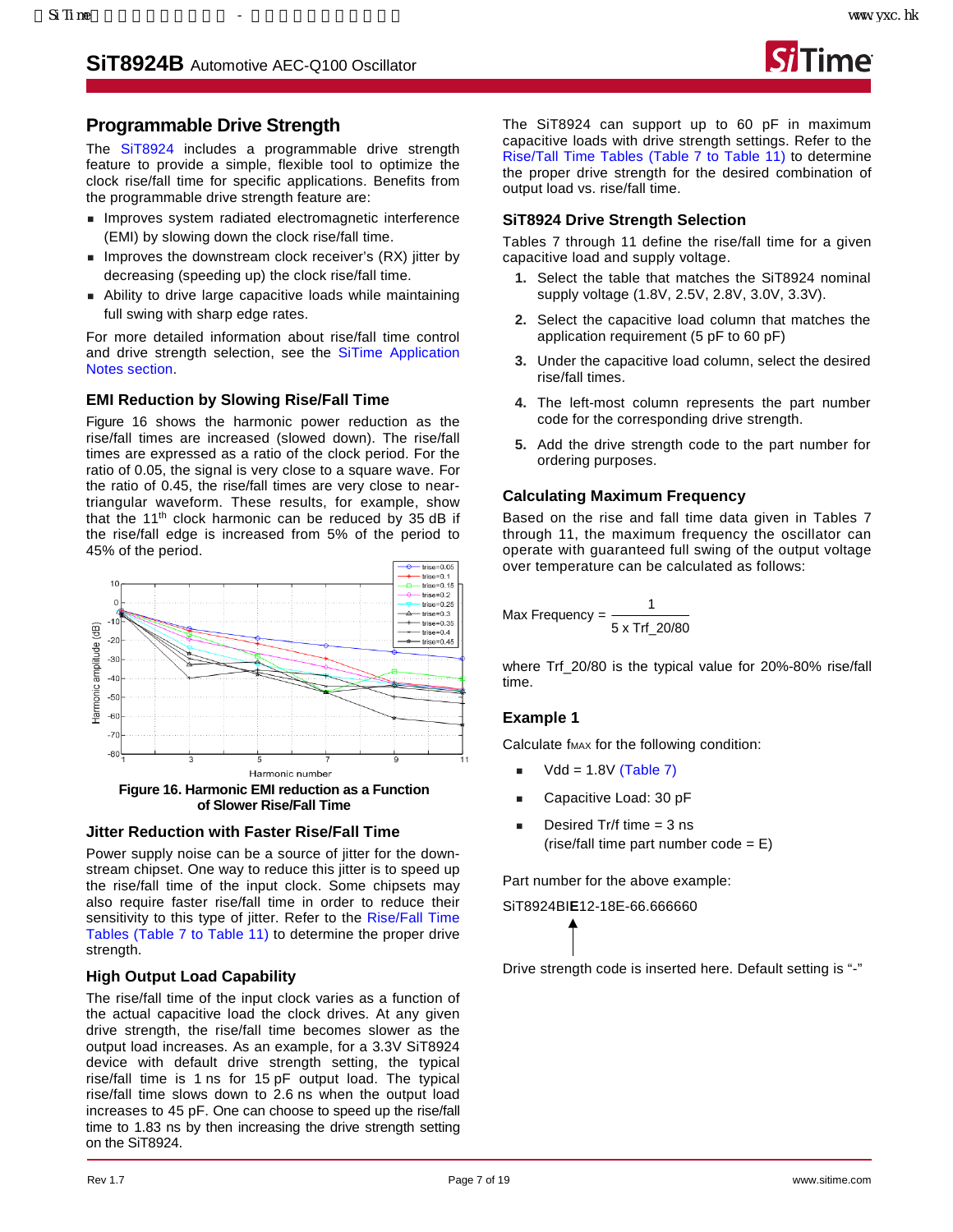**Si**Time

## <span id="page-7-3"></span><span id="page-7-2"></span>**Rise/Fall Time (20% to 80%) vs CLOAD Tables**

<span id="page-7-0"></span>**Table 7. Vdd = 1.8V Rise/Fall Times for Specific CLOAD**

| Rise/Fall Time Typ (ns) |      |       |       |       |       |  |  |
|-------------------------|------|-------|-------|-------|-------|--|--|
| Drive Strength \CLOAD   | 5 pF | 15 pF | 30 pF | 45 pF | 60 pF |  |  |
|                         | 6.16 | 11.61 | 22.00 | 31.27 | 39.91 |  |  |
| A                       | 3.19 | 6.35  | 11.00 | 16.01 | 21.52 |  |  |
| R                       | 2.11 | 4.31  | 7.65  | 10.77 | 14.47 |  |  |
| B                       | 1.65 | 3.23  | 5.79  | 8.18  | 11.08 |  |  |
|                         | 0.93 | 1.91  | 3.32  | 4.66  | 6.48  |  |  |
| F                       | 0.78 | 1.66  | 2.94  | 4.09  | 5.74  |  |  |
| U                       | 0.70 | 1.48  | 2.64  | 3.68  | 5.09  |  |  |
| F or "-": default       | 0.65 | 1.30  | 2.40  | 3.35  | 4.56  |  |  |

Table 9. Vdd = 2.8V Rise/Fall Times for Specific C<sub>LOAD</sub>

| <b>Rise/Fall Time Typ (ns)</b> |      |       |       |       |       |  |  |  |
|--------------------------------|------|-------|-------|-------|-------|--|--|--|
| Drive Strength \ CLOAD         | 5 pF | 15 pF | 30 pF | 45 pF | 60 pF |  |  |  |
|                                | 3.77 | 7.54  | 12.28 | 19.57 | 25.27 |  |  |  |
| A                              | 1.94 | 3.90  | 7.03  | 10.24 | 13.34 |  |  |  |
| R                              | 1.29 | 2.57  | 4.72  | 7.01  | 9.06  |  |  |  |
| B                              | 0.97 | 2.00  | 3.54  | 5.43  | 6.93  |  |  |  |
|                                | 0.55 | 1.12  | 2.08  | 3.22  | 4.08  |  |  |  |
| E or "-": default              | 0.44 | 1.00  | 1.83  | 2.82  | 3.67  |  |  |  |
| U                              | 0.34 | 0.88  | 1.64  | 2.52  | 3.30  |  |  |  |
| F                              | 0.29 | 0.81  | 1.48  | 2.29  | 2.99  |  |  |  |

<span id="page-7-1"></span>**Table 11. Vdd = 3.3V Rise/Fall Times for Specific CLOAD**

| <b>Rise/Fall Time Typ (ns)</b> |      |       |       |       |       |  |  |  |
|--------------------------------|------|-------|-------|-------|-------|--|--|--|
| Drive Strength \ CLOAD         | 5 pF | 15 pF | 30 pF | 45 pF | 60 pF |  |  |  |
|                                | 3.39 | 6.88  | 11.63 | 17.56 | 23.59 |  |  |  |
| A                              | 1.74 | 3.50  | 6.38  | 8.98  | 12.19 |  |  |  |
| R                              | 1.16 | 2.33  | 4.29  | 6.04  | 8.34  |  |  |  |
| B                              | 0.81 | 1.82  | 3.22  | 4.52  | 6.33  |  |  |  |
| T or "-": default              | 0.46 | 1.00  | 1.86  | 2.60  | 3.84  |  |  |  |
| E                              | 0.33 | 0.87  | 1.64  | 2.30  | 3.35  |  |  |  |
| U                              | 0.28 | 0.79  | 1.46  | 2.05  | 2.93  |  |  |  |
| F                              | 0.25 | 0.72  | 1.31  | 1.83  | 2.61  |  |  |  |

### Table 8. Vdd = 2.5V Rise/Fall Times for Specific C<sub>LOAD</sub>

| <b>Rise/Fall Time Typ (ns)</b> |      |      |       |       |       |  |  |
|--------------------------------|------|------|-------|-------|-------|--|--|
| Drive Strength \CLOAD          | 5 pF | 15pF | 30 pF | 45 pF | 60 pF |  |  |
|                                | 4.13 | 8.25 | 12.82 | 21.45 | 27.79 |  |  |
| A                              | 2.11 | 4.27 | 7.64  | 11.20 | 14.49 |  |  |
| R                              | 1.45 | 2.81 | 5.16  | 7.65  | 9.88  |  |  |
| B                              | 1.09 | 2.20 | 3.88  | 5.86  | 7.57  |  |  |
|                                | 0.62 | 1.28 | 2.27  | 3.51  | 4.45  |  |  |
| E or "-": default              | 0.54 | 1.00 | 2.01  | 3.10  | 4.01  |  |  |
| U                              | 0.43 | 0.96 | 1.81  | 2.79  | 3.65  |  |  |
| F                              | 0.34 | 0.88 | 1.64  | 2.54  | 3.32  |  |  |

### **Table 10. Vdd = 3.0V Rise/Fall Times for Specific CLOAD**

| <b>Rise/Fall Time Typ (ns)</b> |      |      |       |       |       |  |  |  |
|--------------------------------|------|------|-------|-------|-------|--|--|--|
| Drive Strength \ CLOAD         | 5 pF | 15pF | 30 pF | 45 pF | 60 pF |  |  |  |
|                                | 3.60 | 7.21 | 11.97 | 18.74 | 24.30 |  |  |  |
| А                              | 1.84 | 3.71 | 6.72  | 9.86  | 12.68 |  |  |  |
| R                              | 1.22 | 2.46 | 4.54  | 6.76  | 8.62  |  |  |  |
| B                              | 0.89 | 1.92 | 3.39  | 5.20  | 6.64  |  |  |  |
| T or "-": default              | 0.51 | 1.00 | 1.97  | 3.07  | 3.90  |  |  |  |
| E                              | 0.38 | 0.92 | 1.72  | 2.71  | 3.51  |  |  |  |
| U                              | 0.30 | 0.83 | 1.55  | 2.40  | 3.13  |  |  |  |
| F                              | 0.27 | 0.76 | 1.39  | 2.16  | 2.85  |  |  |  |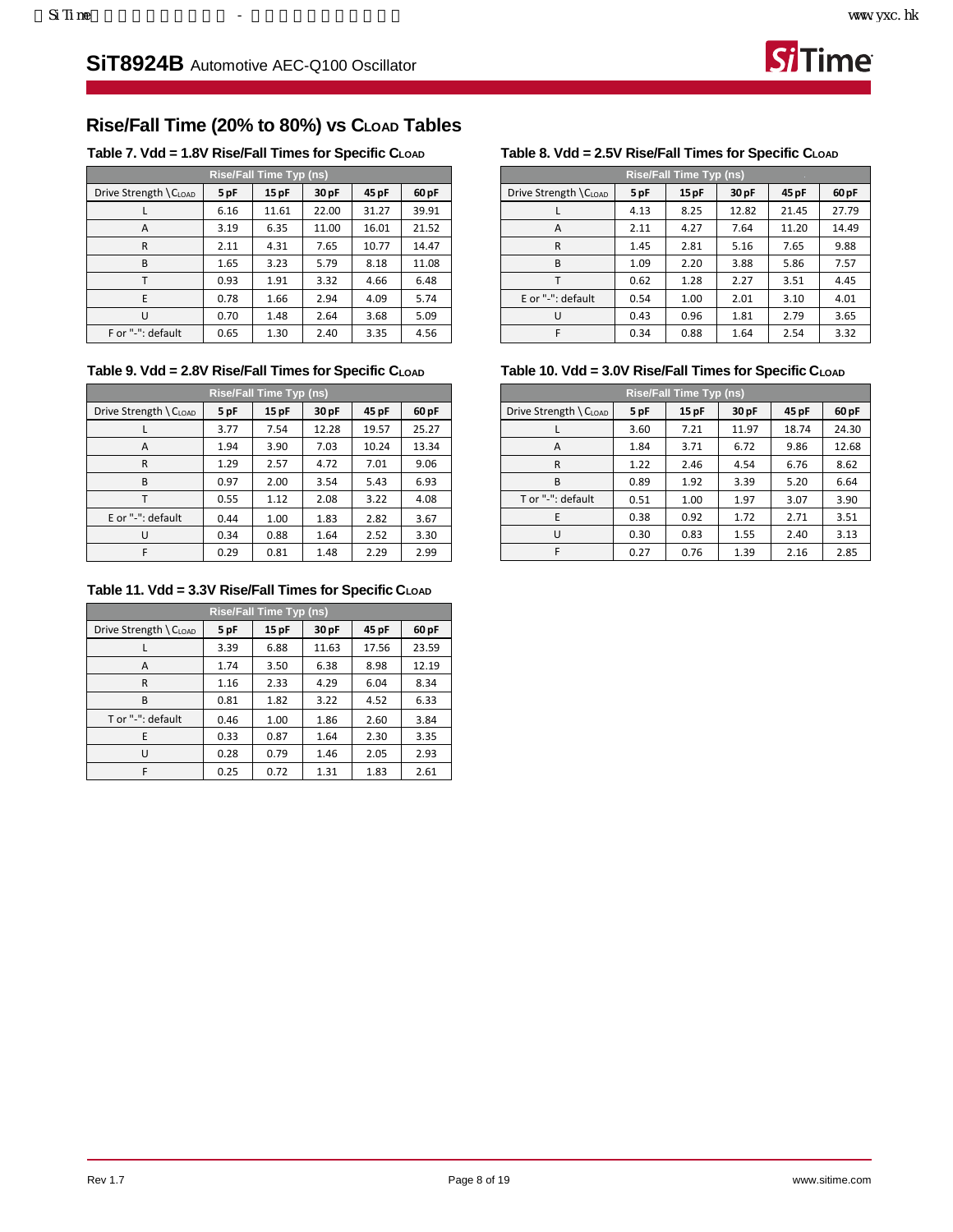

## **Pin 1 Configuration Options (OE, ST , or NC)**

Pin 1 of the SiT8924 can be factory-programmed to support three modes: Output enable  $(OE)$ , standby  $ST$ or No Connect (NC). These modes can also be programmed with the [Time Machine II](http://www.sitime.com/time-machine) using [Field Programmable](http://www.sitime.com/fp-devices) [Oscillators.](http://www.sitime.com/fp-devices)

### **Output Enable (OE) Mode**

In the OE mode, applying logic Low to the OE pin only disables the output driver and puts it in Hi-Z mode. The core of the device continues to operate normally. Power consumption is reduced due to the inactivity of the output. When the OE pin is pulled High, the output is typically enabled in<1µs.

### **Standby (ST ) Mode**

In the  $\overline{ST}$  mode, a device enters into the standby mode when Pin 1 pulled Low. All internal circuits of the device are turned off. The current is reduced to a standby current, typically in the range of a few  $\mu$ A. When  $\overline{ST}$  is pulled High, the device goes through the "resume" process, which can take up to 5 ms.

### **No Connect (NC) Mode**

In the NC mode, the device always operates in its normal mode and output the specified frequency regardless of the logic level on pin 1.

[Table 12](#page-8-0) below summarizes the key relevant parameters in the operation of the device in  $OE$ ,  $ST$ , or NC mode.

<span id="page-8-0"></span>

| Table 12. OE vs. ST vs. NC |  |
|----------------------------|--|
|----------------------------|--|

|                                                  | <b>OE</b>        | $\overline{\text{ST}}$ | NC               |
|--------------------------------------------------|------------------|------------------------|------------------|
| Active current 20 MHz (max, 1.8V)                | $4.5 \text{ mA}$ | $4.5 \text{ mA}$       | $4.5 \text{ mA}$ |
| OE disable current (max. 1.8V)                   | $4.3 \text{ mA}$ | N/A                    | N/A              |
| Standby current (typical 1.8V)                   | N/A              | 0.6 uA                 | N/A              |
| OE enable time at 110 MHz (max)                  | 130 ns           | N/A                    | N/A              |
| Resume time from standby<br>(max, all frequency) | N/A              | 5 <sub>ms</sub>        | N/A              |
| Output driver in OE disable/standby mode         | High Z           | Weak<br>pull-down      | N/A              |

### **Output on Startup and OE Enable**

The SiT8924 comes with gated output. Its clock output is accurate to the rated frequency stability within the first pulse from initial device startup or when the output driver is enabled.

In addition, the SiT8924 supports "no runt" pulses and "no glitch" output during startup or when the device output driver is enabled as shown in the waveform captures in [Figure 17](#page-8-1) and [Figure 18.](#page-8-2)



**Figure 17. Startup Waveform vs. Vdd**

<span id="page-8-1"></span>

<span id="page-8-2"></span>**Figure 18. Startup Waveform vs. Vdd (Zoomed-in View o[f Figure 17\)](#page-8-1)**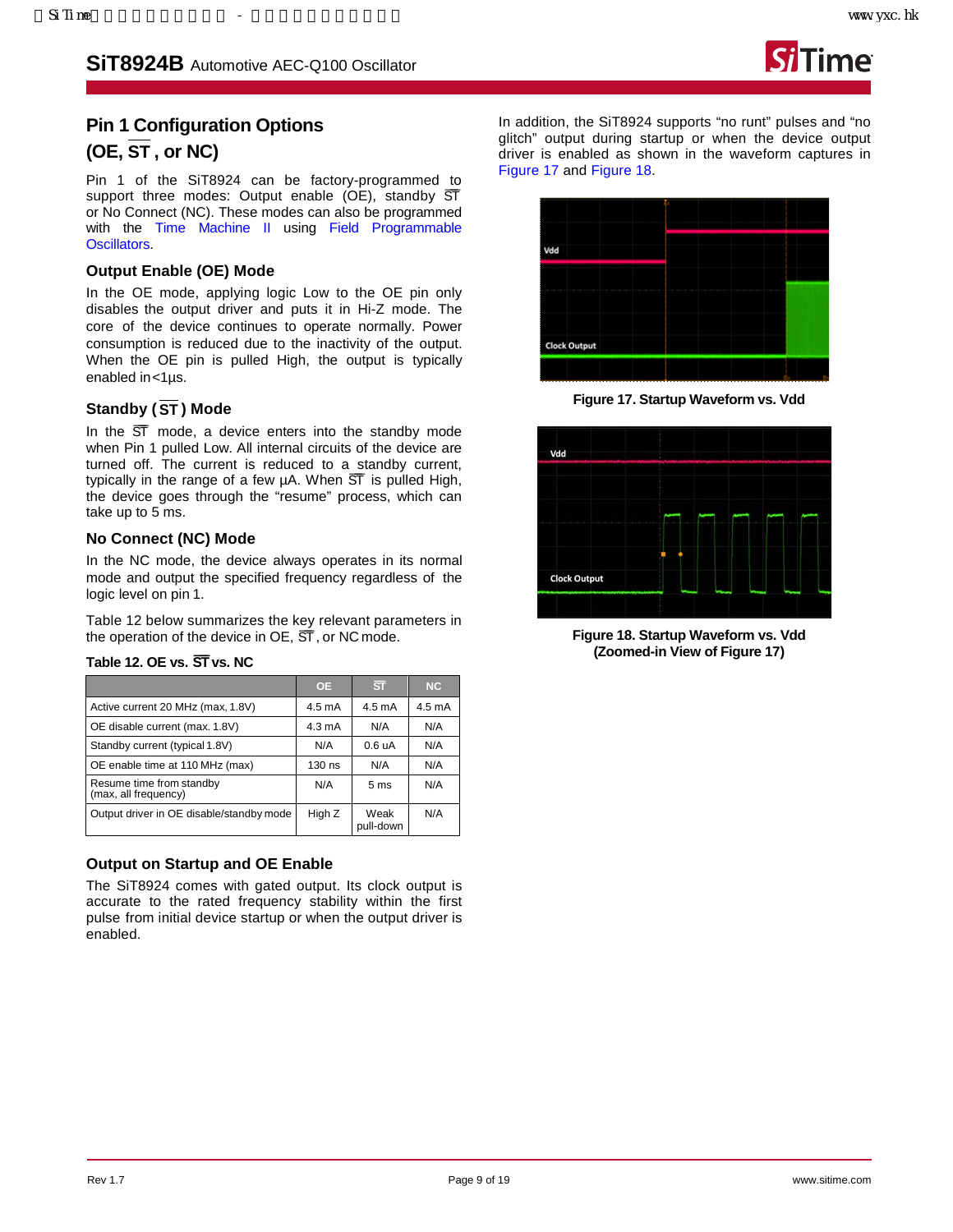**Time** 

## **SiT8924B** Automotive AEC-Q100 Oscillator





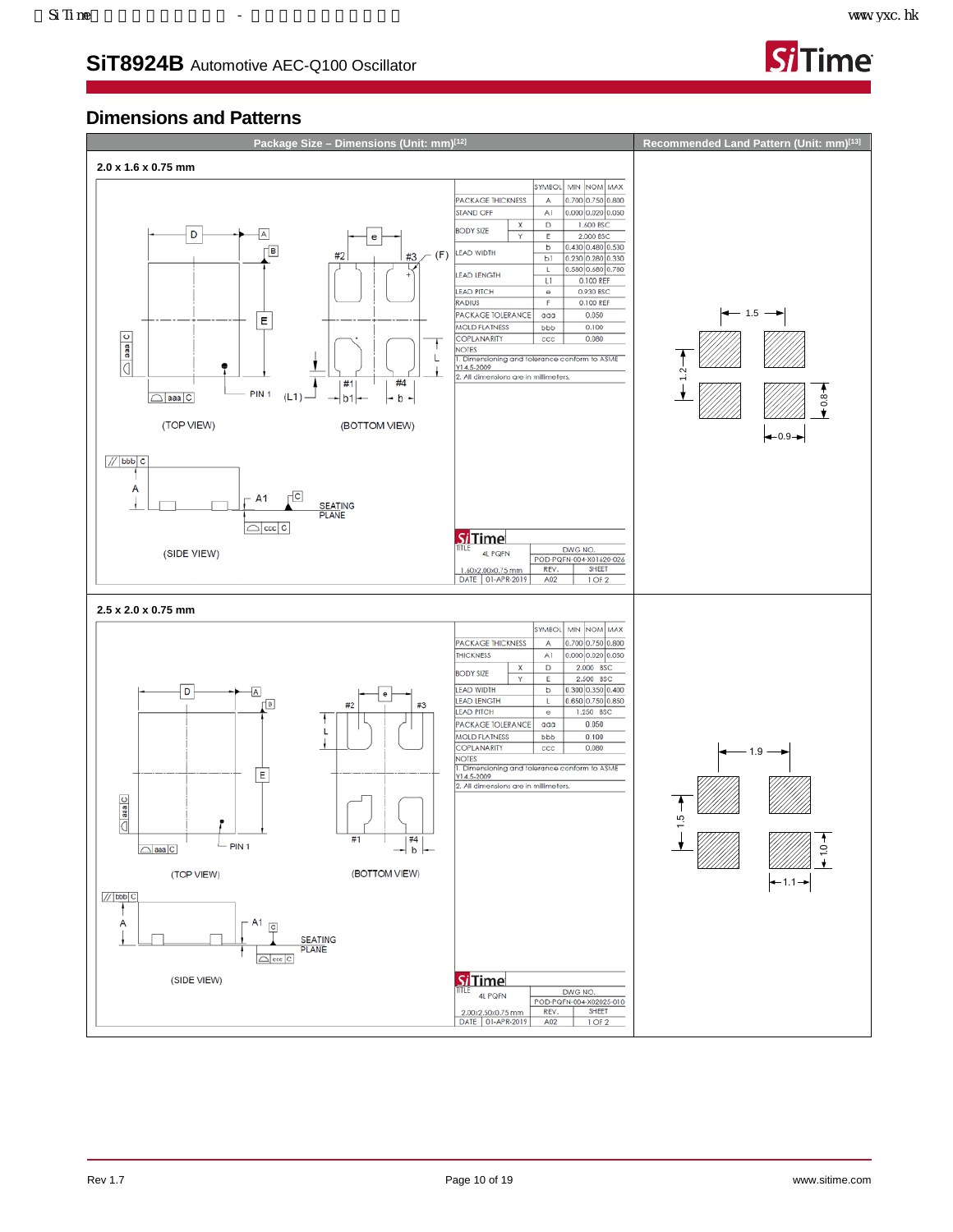

### **Dimensions and Patterns (continued)**

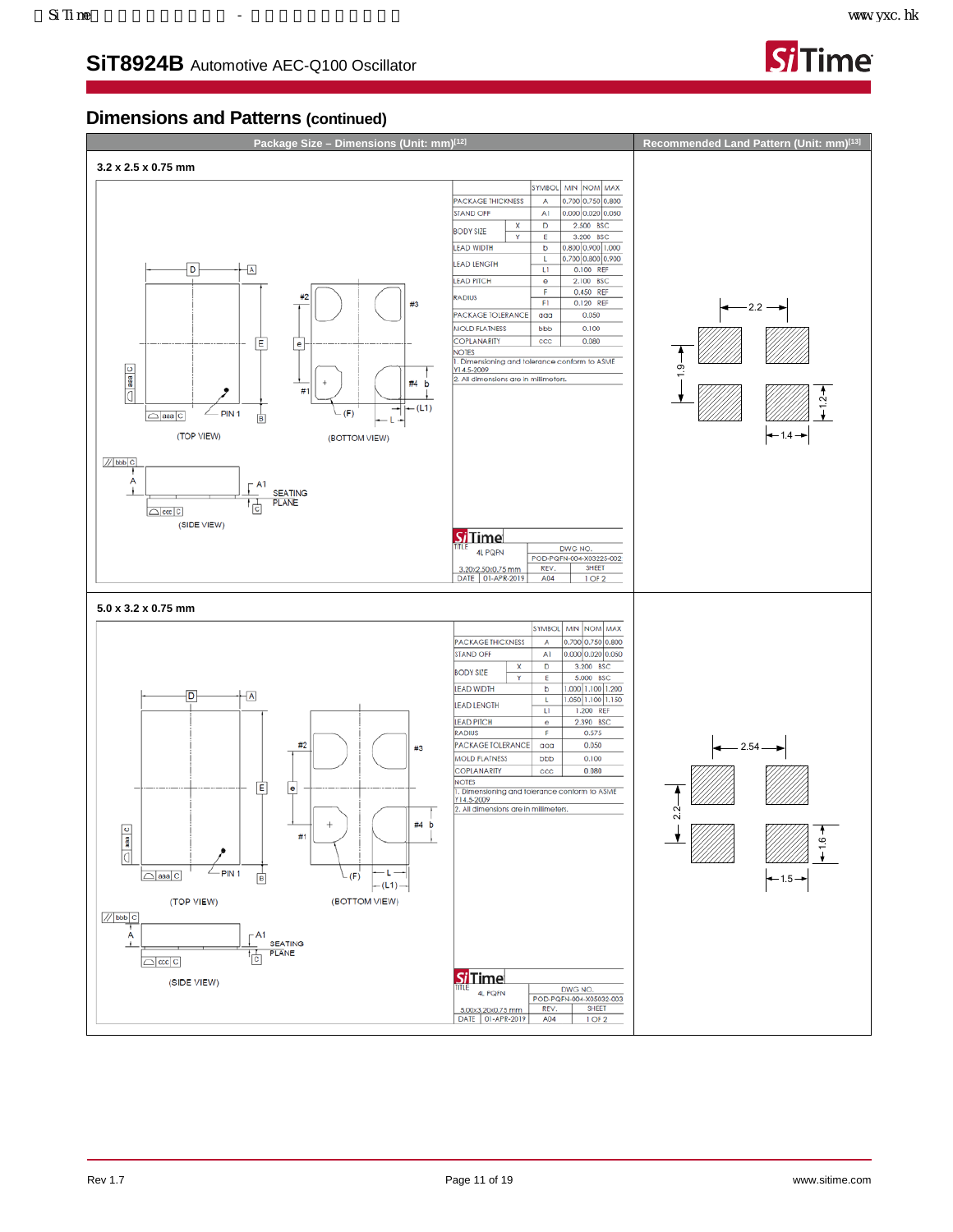

## **Dimensions and Patterns (continued)**



#### <span id="page-11-0"></span>**Notes:**

- 12. Top marking: Y denotes manufacturing origin and XXXX denotes manufacturing lot number. The value of "Y" will depend on the assembly location of the device.
- 13. A capacitor of value 0.1 µF or higher between Vdd and GND is required.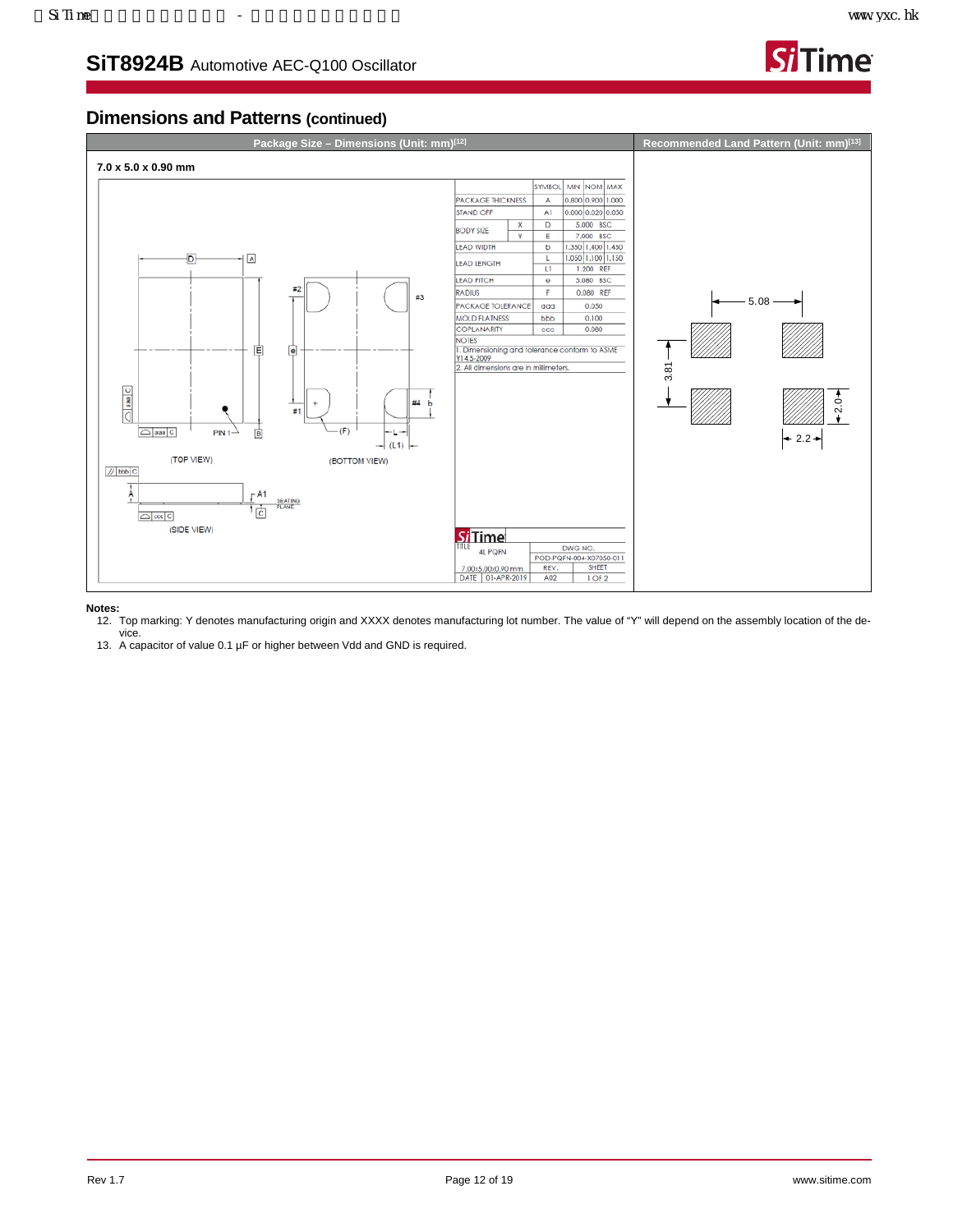

## **Ordering Information**

The following part number guide is for reference only. To customize and build an exact part number, use the SiTime [Part Number Generator.](https://www.sitime.com/part-number-generator?product=SiT8924)

|                                                                                                                                                    |  | SiT8924BA-12-18E-66.666666D                                                                                                                                                       |
|----------------------------------------------------------------------------------------------------------------------------------------------------|--|-----------------------------------------------------------------------------------------------------------------------------------------------------------------------------------|
| <b>Part Family</b><br>"SiT8924"                                                                                                                    |  | <b>Packing Method</b><br>"T": 12 mm Tape & Reel, 3ku reel<br>"Y": 12 mm Tape & Reel, 1ku reel                                                                                     |
| <b>Revision Letter</b><br>"B" is the revision                                                                                                      |  | "D": 8 mm Tape & Reel, 3ku reel<br>"E": 8 mm Tape & Reel, 1ku reel<br><b>Blank for Bulk</b>                                                                                       |
| <b>Temperature Range</b><br>"I" -40°C to 85°C, AEC-Q100 Grade3<br>"E" -40°C to 105°C, AEC-Q100 Grade2                                              |  | Frequency<br>Refer to the Supported<br>Frequencies Tables below                                                                                                                   |
| "A" -40°C to 125°C, AEC-Q100 Grade1<br>"M" -55°C to 125°C, Ext. cold AEC-Q100 Grade1<br><b>Output Drive Strength</b>                               |  | <b>Feature Pin</b><br>"E" for Output Enable<br>"S" for Standby<br>"N" for No Connect                                                                                              |
| "-" Default (datasheet limits)<br>See Tables 7 to 11<br>for rise/fall times<br>"  "<br>"Т"<br>"А"<br>"F"<br>"R"<br>"U"<br>"R"<br>"F"               |  | Supply Voltage <sup>[14]</sup><br>"18" for $1.8V$ ±10%<br>"25" for 2.5V ±10%<br>"28" for 2.8V ±10%<br>"30" for 3.0V ±10%<br>"33" for 3.3V ±10%<br>"XX" for 2.5V -10% to 3.3V +10% |
| Package Size<br>"7" $2.0 \times 1.6$ mm<br>"1" $2.5 \times 2.0$ mm<br>"2"<br>$3.2 \times 2.5$ mm<br>"3" 5.0 x 3.2 mm<br>"8"<br>$7.0 \times 5.0$ mm |  | <b>Frequency Stability</b><br>"1" for $\pm 20$ ppm<br>"2" for ±25 ppm<br>"8" for ±30 ppm<br>"3" for ±50 ppm                                                                       |

**Note:**

14. The voltage portion of the SiT8924 part number consists of two characters that denote the specific supply voltage of the device. The SiT8924 supports either 1.8V ±10% or any voltage between 2.25V and 3.62V. In the 1.8V mode, one can simply insert 18 in the part number. In the 2.5V to 3.3V mode, two digits such as 18, 25 or 33 can be used in the part number to reflect the desired voltage. Alternatively, "XX" can be used to indicate the entire operating voltage range from 2.25V to 3.63V.

#### <span id="page-12-0"></span>**Table 13. Supported Frequencies (-40°C to +85°C[\)\[15\]](#page-12-2)**

| <b>Frequency Range</b> |                |  |  |
|------------------------|----------------|--|--|
| Min.                   | Max.           |  |  |
| 1.000000 MHz           | 110.000000 MHz |  |  |

#### **Table 14. Supported Frequencies (-40°C to +105°C or -40°C to +125°C[\)\[15,](#page-12-2) [16\]](#page-12-3)**

| <b>Frequency Range</b> |                |  |  |
|------------------------|----------------|--|--|
| Min.                   | Max.           |  |  |
| 1.000000 MHz           | 61.222999 MHz  |  |  |
| 61.974001 MHz          | 69.795999 MHz  |  |  |
| 70.485001 MHz          | 79.062999 MHz  |  |  |
| 79.162001 MHz          | 81.427999 MHz  |  |  |
| 82.232001 MHz          | 91.833999 MHz  |  |  |
| 92.155001 MHz          | 94.248999 MHz  |  |  |
| 94.430001 MHz          | 94.874999 MHz  |  |  |
| 94.994001 MHz          | 97.713999 MHz  |  |  |
| 98.679001 MHz          | 110.000000 MHz |  |  |

#### <span id="page-12-1"></span>**Table 15. Supported Frequencies (-55°C to +125°C[\)\[15,](#page-12-2) [16\]](#page-12-3)**

| <b>Frequency Range</b> |                |  |  |
|------------------------|----------------|--|--|
| Min.                   | Max.           |  |  |
| 1.000000 MHz           | 61.222999 MHz  |  |  |
| 61.974001 MHz          | 69.239999 MHz  |  |  |
| 70.827001 MHz          | 78.714999 MHz  |  |  |
| 79.561001 MHz          | 80.159999 MHz  |  |  |
| 80.174001 MHz          | 80.779999 MHz  |  |  |
| 82.632001 MHz          | 91.833999 MHz  |  |  |
| 95.474001 MHz          | 96.191999 MHz  |  |  |
| 96.209001 MHz          | 96.935999 MHz  |  |  |
| 99.158001 MHz          | 110.000000 MHz |  |  |
|                        |                |  |  |

#### <span id="page-12-2"></span>**Notes:**

15. Any frequency within the min and max values in the above tables are supported with 6 decimal places of accuracy.

<span id="page-12-3"></span>16. Please [contact SiTime](http://www.sitime.com/company/contact-us) for frequencies that are not listed in the tables above.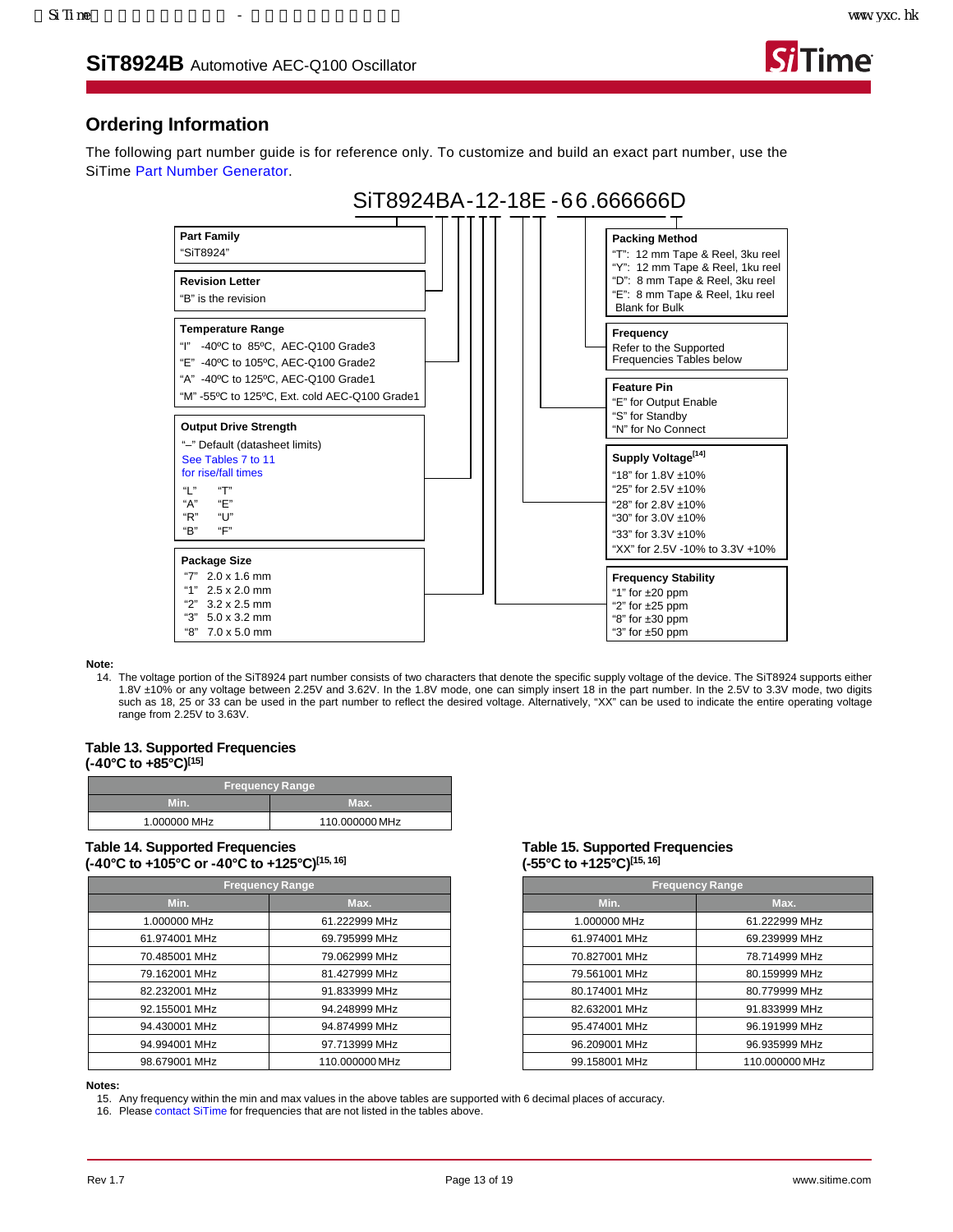

## **Table 16. Ordering Codes for Supported Tape & Reel Packing Method**

| Device Size (mm x mm) | <sup>!</sup> 16 mm T&R (3ku), | 16 mm T&R (1ku) | 12 mm T&R (3ku)          | 12 mm T&R (1ku) | 8 mm T&R (3ku) | 8 mm T&R (1ku) |
|-----------------------|-------------------------------|-----------------|--------------------------|-----------------|----------------|----------------|
| $2.0 \times 1.6$      | $\overline{\phantom{m}}$      | -               | $\overline{\phantom{0}}$ |                 |                |                |
| $2.5 \times 2.0$      | $\overline{\phantom{m}}$      |                 | -                        |                 |                |                |
| $3.2 \times 2.5$      | $\overline{\phantom{m}}$      | -               |                          |                 |                |                |
| $5.0 \times 3.2$      | $\qquad \qquad \blacksquare$  | $\equiv$        |                          |                 | -              |                |
| $7.0 \times 5.0$      |                               |                 | -                        |                 | -              |                |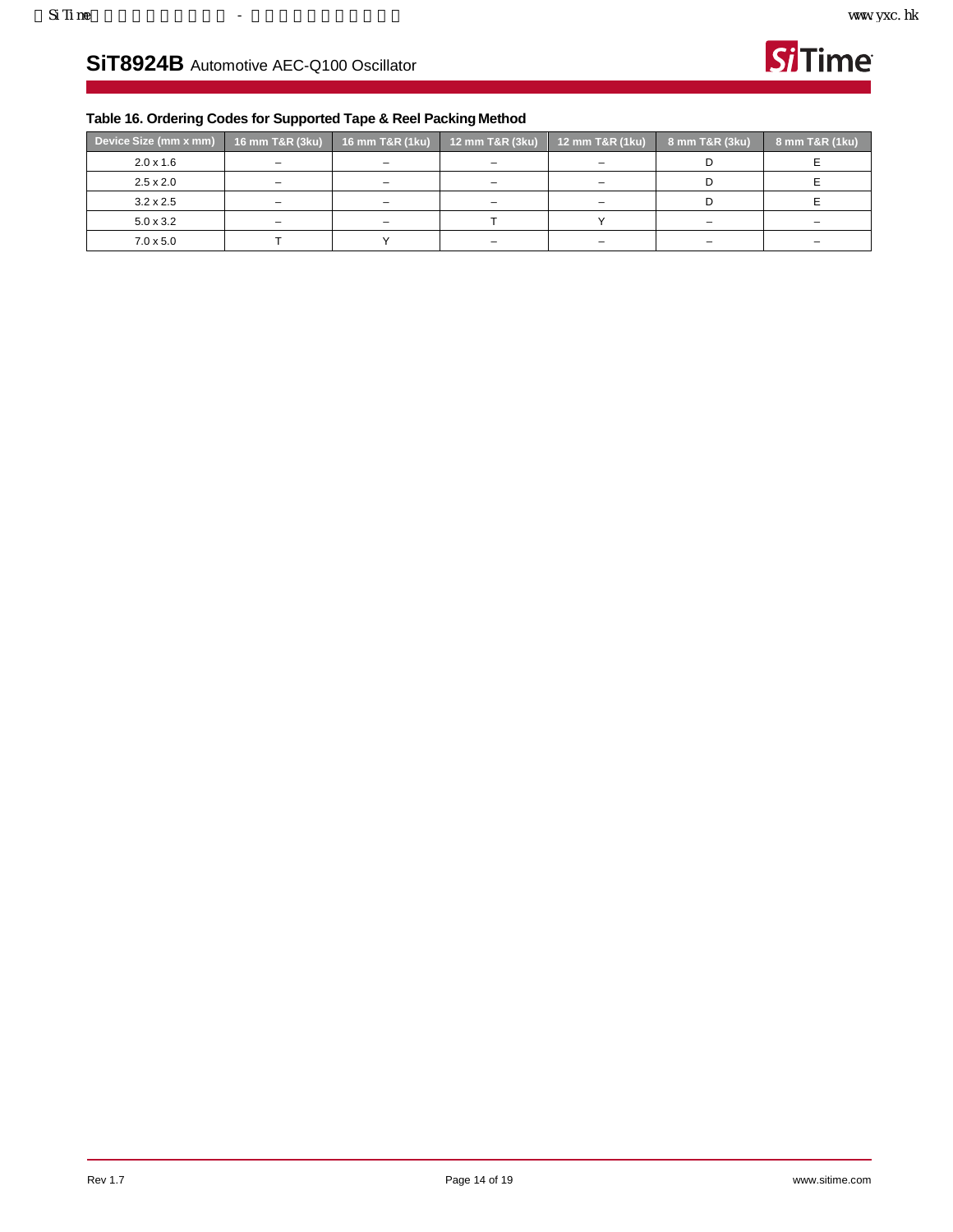

### **Table 17. Additional Information**

| <b>Description</b><br><b>Document</b>                                                                                                     |                                                                     | Download Link                                                    |  |
|-------------------------------------------------------------------------------------------------------------------------------------------|---------------------------------------------------------------------|------------------------------------------------------------------|--|
| <b>Time Machine II</b>                                                                                                                    | MEMS oscillator programmer                                          | http://www.sitime.com/support/time-machine-oscillator-programmer |  |
| <b>Field Programmable</b><br><b>Oscillators</b>                                                                                           | Devices that can be programmable in the field by<br>Time Machine II | http://www.sitime.com/products/field-programmable-oscillators    |  |
| Tape & Reel dimension, reflow profile and other<br><b>Manufacturing Notes</b><br>manufacturing related info                               |                                                                     | http://www.sitime.com/manufacturing-notes                        |  |
| RoHS report, reliability reports, composition reports<br><b>Qualification Reports</b>                                                     |                                                                     | http://www.sitime.com/support/quality-and-reliability            |  |
| Additional performance data such as phase noise,<br><b>Performance Reports</b><br>current consumption and jitter for selected frequencies |                                                                     | http://www.sitime.com/support/performance-measurement-report     |  |
| Termination design recommendations<br><b>Termination Techniques</b>                                                                       |                                                                     | http://www.sitime.com/support/application-notes                  |  |
| <b>Layout Techniques</b><br>Layout recommendations                                                                                        |                                                                     | http://www.sitime.com/support/application-notes                  |  |

#### **Table 18. Revision History**

| <b>Revision</b> | <b>Release Date</b> | <b>Change Summary</b>                                                                                                                                                                                    |
|-----------------|---------------------|----------------------------------------------------------------------------------------------------------------------------------------------------------------------------------------------------------|
| 0.1             | 05/19/2015          | Final production release                                                                                                                                                                                 |
| 1.3             | 03/18/2016          | Added the industrial temperature "-40°C to ±85°C" option<br>Added support for ±20 ppm frequency stability<br>Added 12 and 16 mm T&R information to Table 16                                              |
| 1.5             | 12/14/2016          | Changed Clock Generator to SOT23 Oscillator                                                                                                                                                              |
| 1.6             | 07/18/2018          | Added Standby mode option<br>Removed center lines from the package drawings<br>Revised description of temperature range options<br>Updated logo and company address, links and other page layout changes |
| 1.7             | 05/22/2019          | Updated package dimensions<br>Revised startup time specification                                                                                                                                         |

#### **SiTime Corporation**, 5451 Patrick Henry Drive, Santa Clara, CA 95054, USA | **Phone:** +1-408-328-4400 | **Fax:** +1-408-328-4439

© SiTime Corporation 2015-2019. The information contained herein is subject to change at any time without notice. SiTime assumes no responsibility or liability for any loss, damage or defect of a Product which is caused in whole or in part by (i) use of any circuitry other than circuitry embodied in a SiTime product, (ii) misuse or abuse including static discharge, neglect<br>or accident, (iii) unauthor (iv) improper installation, storage, handling, warehousing or transportation, or (v) being subjected to unusual physical, thermal, or electrical stress.

Disclaimer: SiTime makes no warranty of any kind, express or implied, with regard to this material, and specifically disclaims any and all express or implied warranties, either in fact or by operation of law, statutory or otherwise, including the implied warranties of merchantability and fitness for use or a particular purpose, and any implied warranty arising from course of dealing or usage of trade, as well as any common-law duties relating to accuracy or lack of negligence, with respect to this material, any SiTime product and any product documentation. Products sold by<br>SiTime are not suitable or inte or at stake. All sales are made conditioned upon compliance with the critical uses policy set forth below.

#### CRITICAL USE EXCLUSION POLICY

BUYER AGREES NOT TO USE SITIME'S PRODUCTS FOR ANY APPLICATION OR IN ANY COMPONENTS USED IN LIFE SUPPORT DEVICES OR TO OPERATE NUCLEAR<br>FACILITIES OR FOR USE IN OTHER MISSION-CRITICAL APPLICATIONS OR COMPONENTS WHERE HUMAN L

SiTime owns all rights, title and interest to the intellectual property related to SiTime's products, including any software, firmware, copyright, patent, or trademark. The sale of SiTime products does<br>not convey or imply prohibited.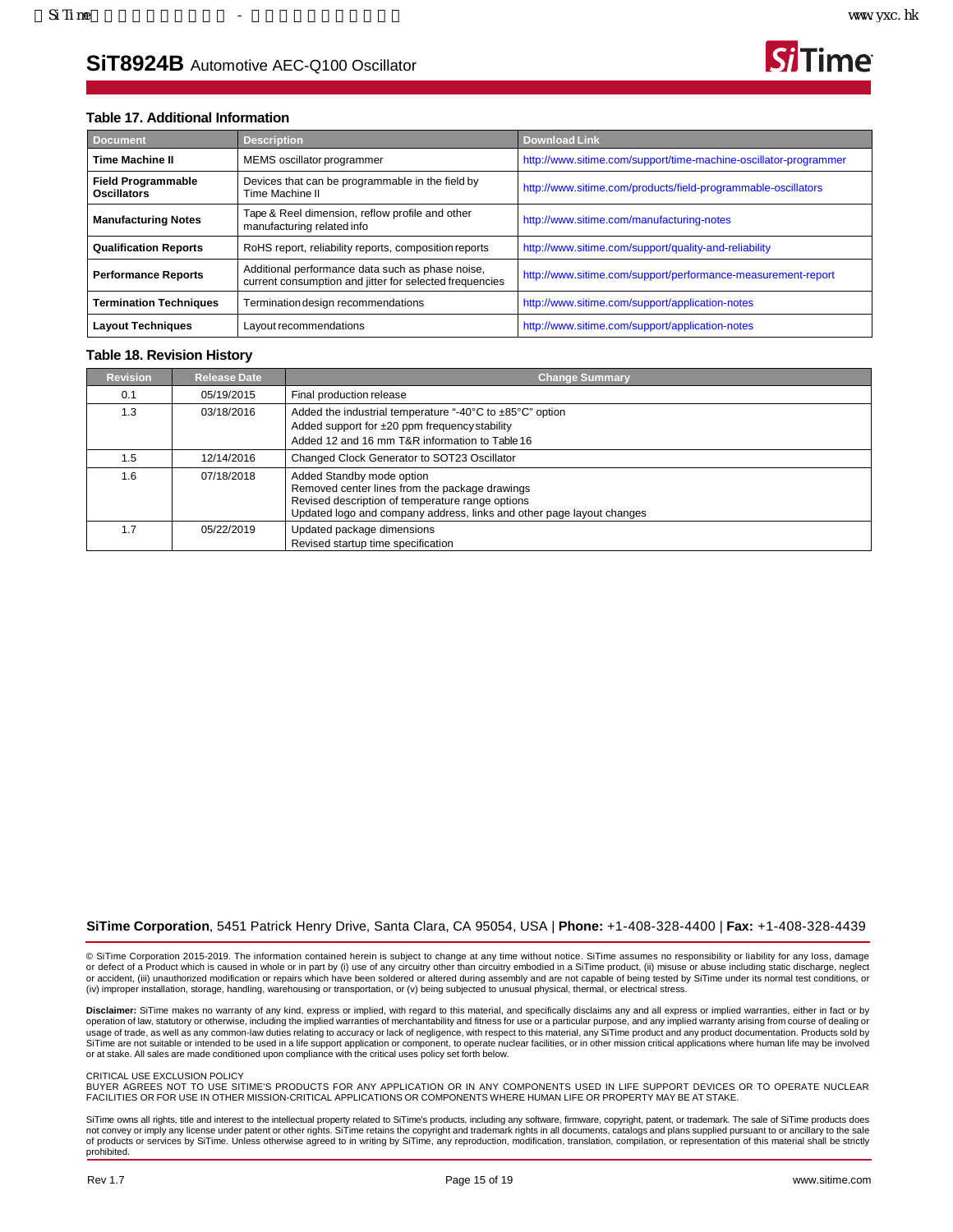**Silicon MEMS Outperforms Quartz**



# **Supplemental Information**

The Supplemental Information section is not part of the datasheet and is for informational purposes only.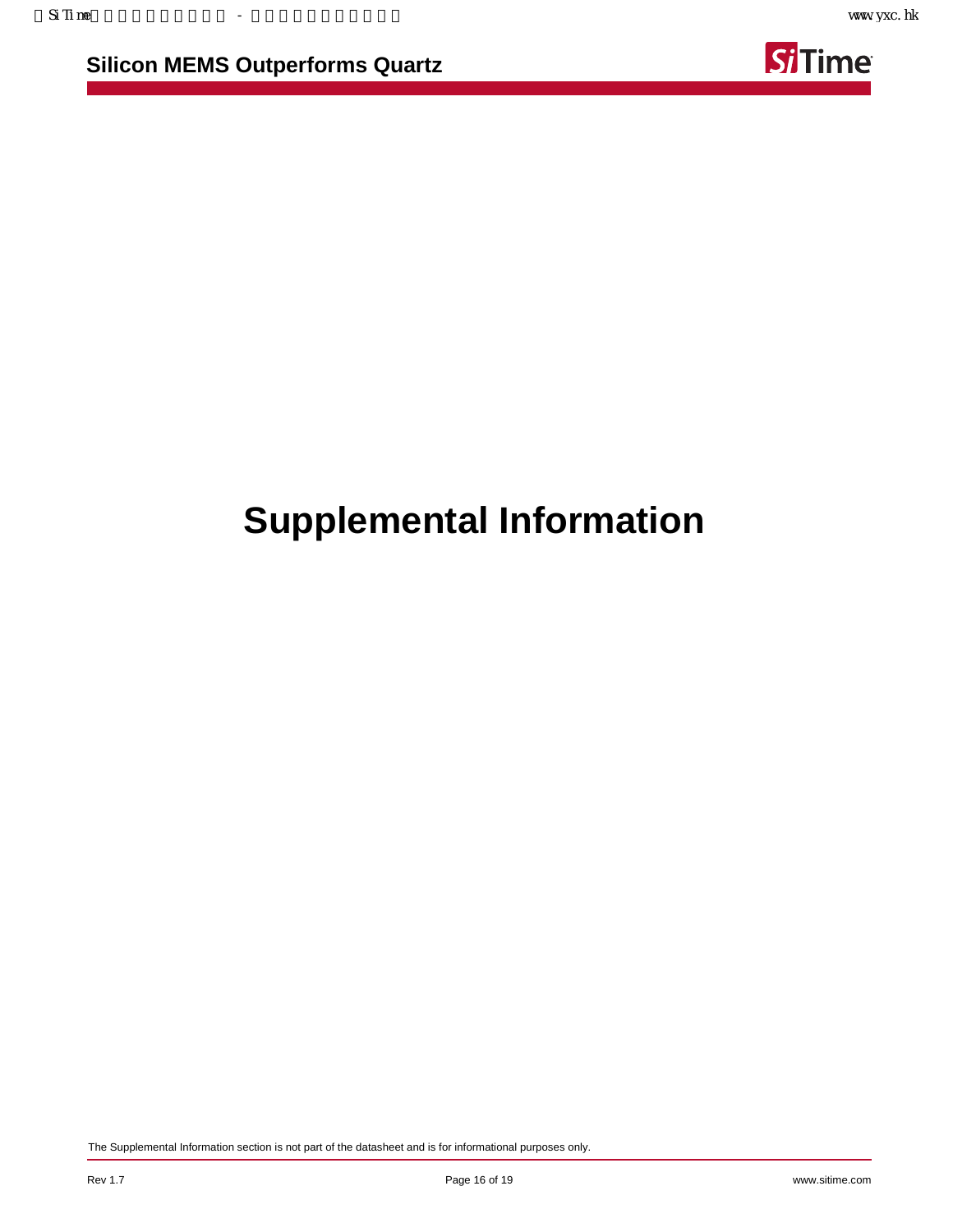

## **Best Reliability**

Silicon is inherently more reliable than quartz. Unlike quartz suppliers, [SiTime](https://www.sitime.com/) has in-house MEMS and analog CMOS expertise, which allows SiTime to develop the most reliable products. Figure 1 shows a comparison with quartz technology.

## **Why is [SiTime](https://www.sitime.com/) Best in Class:**

- SiTime's MEMS resonators are vacuum sealed using an advanced EpiSeal™ process, which eliminates foreign particles and improves long term aging and reliability
- World-class MEMS and CMOS design expertise



**Figure 1. Reliability Compariso[n\[1\]](#page-18-0)**

## **Best Aging**

Unlike quartz, MEMS oscillators have excellent long term aging performance which is why every new SiTime product specifies 10-year aging. A comparison is shown in Figure 2.

### **Why is [SiTime](https://www.sitime.com/) Best in Class:**

- SiTime's MEMS resonators are vacuum sealed using an advanced EpiSeal™ process, which eliminates foreign particles and improves long term aging and reliability
- **Inherently better immunity of electrostatically driven** MEMS resonator



**Figure 2. Aging Compariso[n\[2\]](#page-18-1)**

## **Best Electro Magnetic Susceptibility (EMS)**

SiTime's oscillators in plastic packages are up to 54 times more immune to external electromagnetic fields than quartz oscillators as shown in Figure 3.

## **Why is [SiTime](https://www.sitime.com/) Best in Class:**

- **Internal differential architecture for best common** mode noise rejection
- **Electrostatically driven MEMS resonator is more** immune to EMS



**Figure 3. Electro Magnetic Susceptibility (EMS[\)\[3\]](#page-18-2)**

## **Best Power Supply Noise Rejection**

SiTime's MEMS oscillators are more resilient against noise on the power supply. A comparison is shown in Figure 4.

### **Why is [SiTime](https://www.sitime.com/) Best in Class:**

- On-chip regulators and internal differential architecture for common mode noise rejection
- MEMS resonator is paired with advanced analog CMOS IC



**Figure 4. Power Supply Noise Rejectio[n\[4\]](#page-18-3)**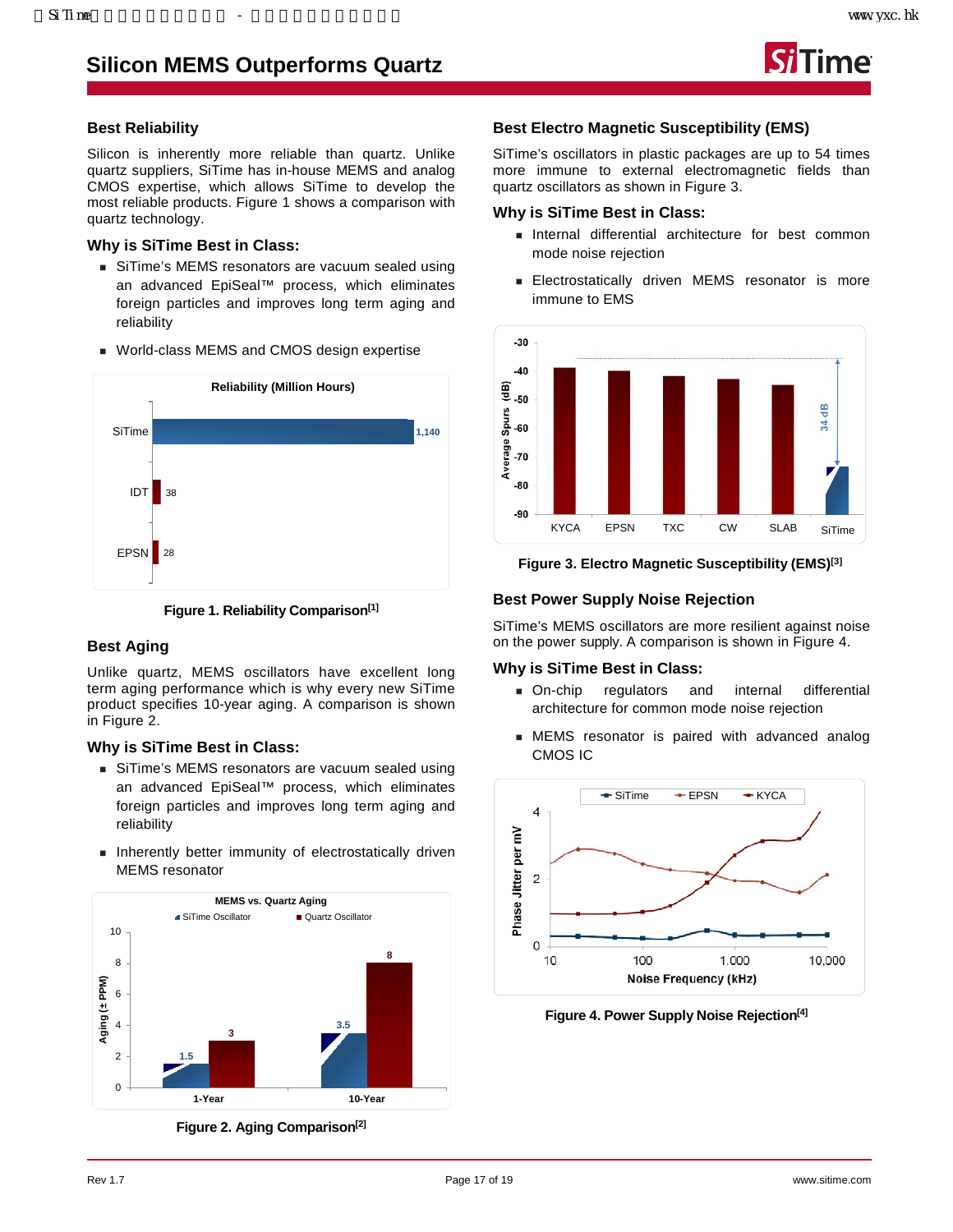## **Silicon MEMS Outperforms Quartz**



### **Best Vibration Robustness**

High-vibration environments are all around us. All electronics, from handheld devices to enterprise servers and storage systems are subject to vibration. Figure 5 shows a comparison of vibration robustness.

### **Why is [SiTime](https://www.sitime.com/) Best in Class:**

- The moving mass of SiTime's MEMS resonators is up to 3000 times smaller than quartz
- Center-anchored MEMS resonator is the most robust design



**Figure 5. Vibration Robustnes[s\[5\]](#page-18-4)**

#### **Figure labels:**

- $\blacksquare$  TXC = TXC
- Epson = EPSN
- Connor Winfield = CW
- Kyocera = KYCA
- SiLabs = SLAB
- SiTime = EpiSeal MEMS

### **Best Shock Robustness**

SiTime's oscillators can withstand at least 50,000 g shock. They all maintain their electrical performance in operation during shock events. A comparison with quartz devices is shown in Figure 6.

### **Why is [SiTime](https://www.sitime.com/) Best in Class:**

- The moving mass of SiTime's MEMS resonators is up to 3000 times smaller than quartz
- Center-anchored MEMS resonator is the most robust design



**Figure 6. Shock Robustnes[s\[6\]](#page-18-5)**